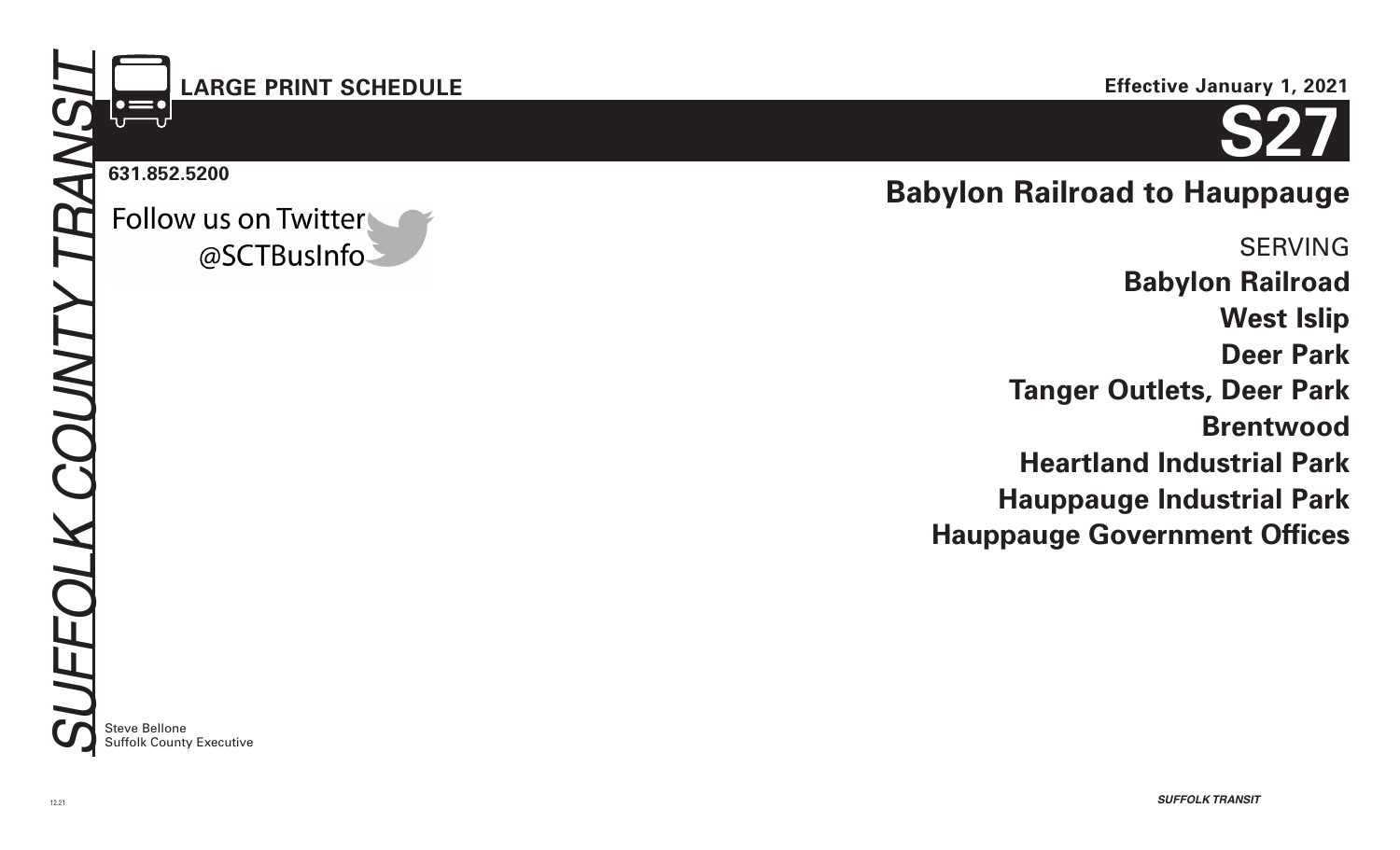# **Suffolk County Transit Fares**

| Youth 5 to 13 years old.                                                                                                                                                                                          |  |
|-------------------------------------------------------------------------------------------------------------------------------------------------------------------------------------------------------------------|--|
| Students 14 to 22 years old (High School/College ID<br>required).                                                                                                                                                 |  |
| Children under 5 years old  FREE<br>Limit 3 children when accompanied by adult.                                                                                                                                   |  |
| <b>Senior, Person with Disabilities, Medicare Card</b><br>Holders and Suffolk County Veterans75 cents                                                                                                             |  |
| When traveling to assist passenger with disabilities.                                                                                                                                                             |  |
| • Available on request when paying fare<br>• Good for two (2) connecting buses<br>• Valid for two (2) hours from time received<br>• Not valid for return trip<br>• Special restrictions may apply, (see transfer) |  |
| <b>Suffolk County Transit Service: Observed Holidays</b><br>No service New Year's Day, Memorial Day, Independence                                                                                                 |  |

service New Year's Day, Memorial Day, Independence Day, Labor Day, Thanksgiving Day or Christmas Day. \*Saturday schedule in effect for Martin Luther King Jr. Day, Presidents Day and Veterans Day.

### **Passengers Please**

- Passengers must deposit their own fare.
- Arrive earlier than scheduled departure time.
- Tell driver your destination.
- SCT drivers announce major bus stop locations.
- Smoking, drinking, eating and playing of radios is prohibited.

# **Bike Racks**

Available on all Suffolk County Transit (SCT) bus routes.

# **Reduced Fare Program for Seniors, Persons with Disabilities and Medicare Card Holders**

Persons with valid, municipally issued cards identifying them as at least 60 years old or mentally or physically disability may ride for the reduced, one-way fare. A valid Medicare Card is also accepted as ID. Persons must display their ID card to the driver when paying the fare to ride at the reduced rate.

# **For ID information:**

| <b>Seniors ID</b>           | 631.853.8200 |
|-----------------------------|--------------|
| <b>Handicapped ID</b>       | 631.853.8333 |
| <b>Hearing Impaired TTY</b> | 631.853.5658 |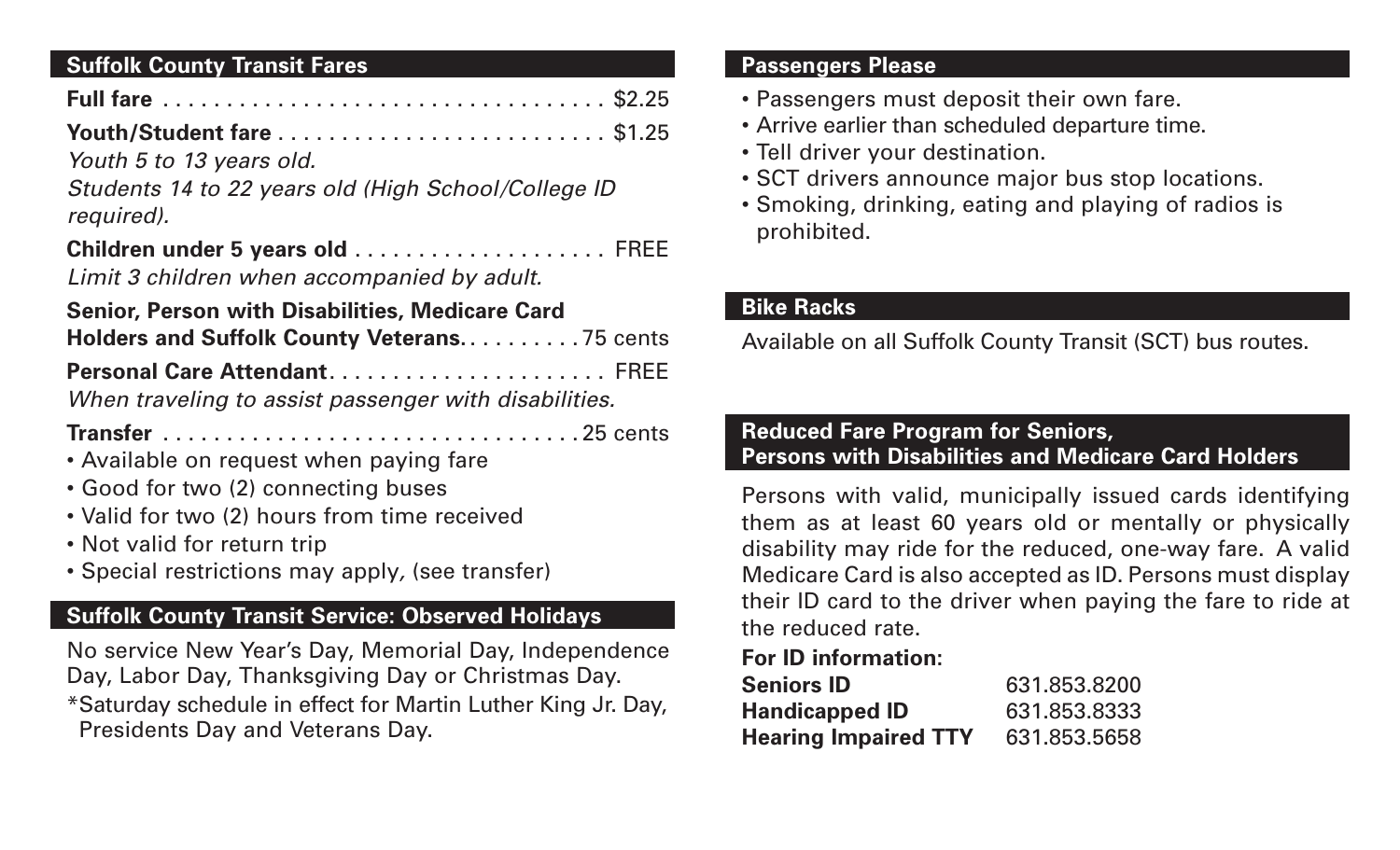#### **Persons with Disabilities**

Upon request, drivers will assist wheelchair passengers while boarding and leaving lift/ramp and with use of securement device. Use of wheelchair lifts/ramps also available to passengers using walkers, canes, braces or who are otherwise mobility-impaired. Person traveling with respirator or portable oxygen supply are permitted to ride SCT buses. Service animals to accompany disabled passengers are also permitted.

## **SCAT Paratransit Services**

Paratransit Bus Service is available to ADA eligible passengers. To register or for more information, call Office for People with Disabilities at 631.853.8333.

# **Additional Transit Services**

| HART, Huntington Area Rapid Transit 631.427.8287 |  |
|--------------------------------------------------|--|
| NICE, Nassau Inter-County Express 516.228.4000   |  |
| MTA Long Island Rail Road 718.217.5477           |  |
| 511Y Rideshare  511 and say "Rideshare"          |  |

### **Suffolk County Transit Information**

Questions, Suggestions, Complaints? **Suffolk County Transit Information Service 631.852.5200**

Monday – Friday from 8:00am to 4:30pm

#### **S27 Connecting Service**

| <b>Route No.</b> | <b>Location of Connecting Bus</b> |
|------------------|-----------------------------------|
| S20, S23, S25    | <b>Babylon</b>                    |
| S29, S40, S42    | Babylon                           |
| S33, 2A          | <b>Tanger Outlets, Deer Park</b>  |
| S33, S54, S62    | Hauppauge                         |
| S41, S45, 3D     | <b>Brentwood</b>                  |
| 2A, 2B           | <b>West Islip</b>                 |
| 3A, 3B           | Brentwood, Hauppauge              |

## **Long Island Rail Road Connections**

Babylon – Babylon Branch Brentwood – Ronkonkoma Branch Deer Park – Ronkonkoma Branch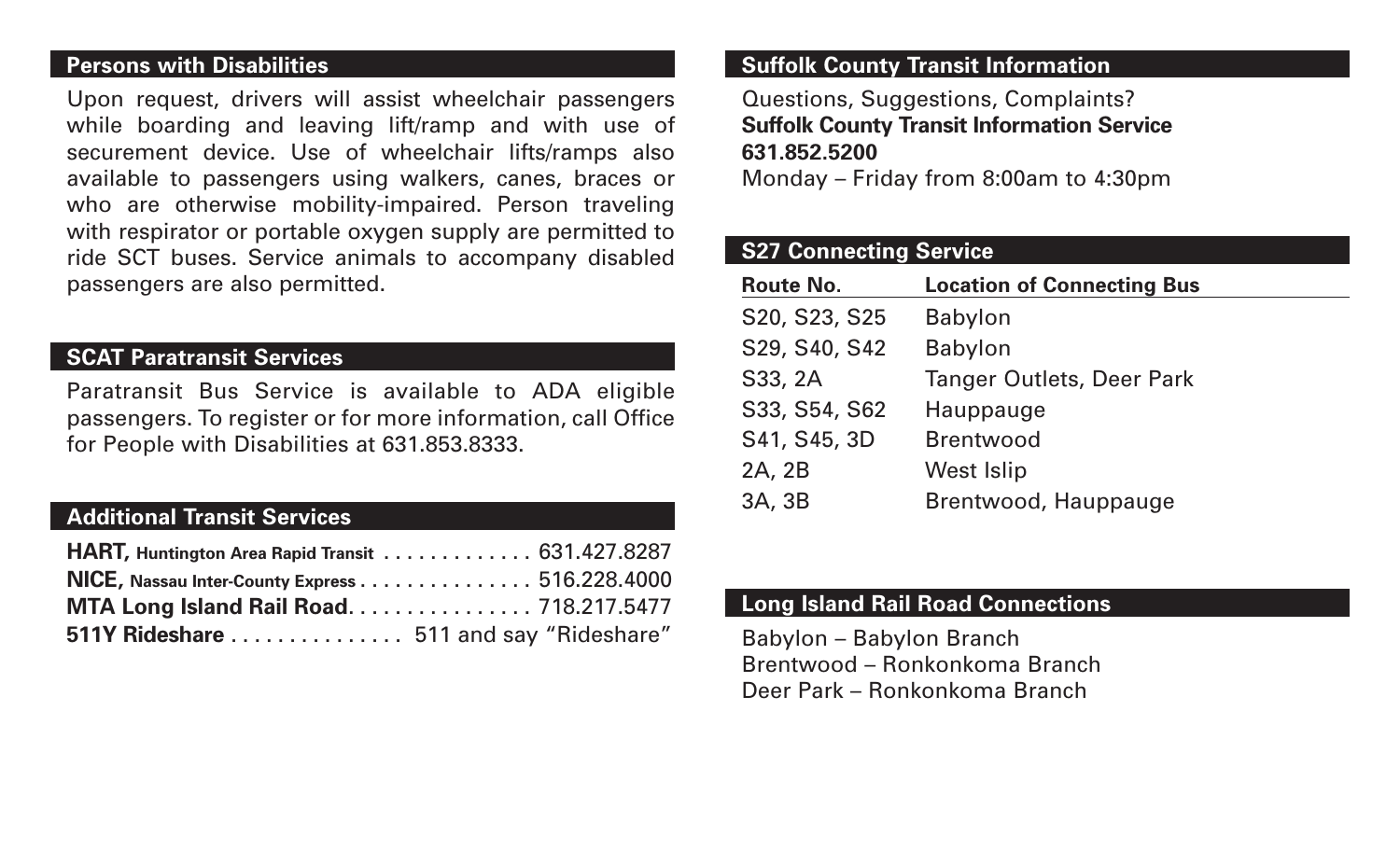|                             |                                  | <b>S27 Northbound Weekday Service</b>          |                                                    |                                       |                 |                                |                 |                                                               |                                        |                                             |                                         | <b>Babylon Railroad to Hauppauge</b> |                                      |
|-----------------------------|----------------------------------|------------------------------------------------|----------------------------------------------------|---------------------------------------|-----------------|--------------------------------|-----------------|---------------------------------------------------------------|----------------------------------------|---------------------------------------------|-----------------------------------------|--------------------------------------|--------------------------------------|
| <b>Babylon</b><br> Railroad | <b>West Islip</b><br>Union Blvd. | <b>West Islip</b><br>Udall Rd.<br>Sunrise Hwy. | <b>West Islip</b><br>Udall Rd.<br><b>Bay Shore</b> | <b>Deer Park</b><br>Tanger<br>Outlets | <b>Railroad</b> | <b>Heartland</b><br>Industrial | <b>Railroad</b> | Deer Park   Deer Park   Brentwood   Hauppauge<br>Marcus Blvd. | Hauppauge!<br>Oser Ave.<br>Old Willets | Hauppauge  <br>Suffolk Cty.<br><b>North</b> | Hauppauge  <br>Suffolk Cty.<br>Dennison | New York<br>State Office             | Hauppauge   Hauppauge<br>Wheeler Rd. |
|                             | Higbie La.                       | Service Rd.<br>IN.                             | Rd.                                                |                                       |                 | Park                           |                 | Motor Pkwy.                                                   | Path                                   | Complex                                     | <b>Building</b>                         | <b>Building</b>                      | Rabro Dr.                            |
| 5:00                        | 5:04                             | 5:07                                           | 5:10                                               | 5:17                                  | 5:25            |                                |                 |                                                               |                                        |                                             |                                         |                                      |                                      |
| 5:50                        | 5:54                             | 5:57                                           | 6:00                                               | 6:08                                  | 6:13            | 6:20                           |                 |                                                               |                                        |                                             |                                         |                                      |                                      |
| 6:15                        | 6:19                             | 6:22                                           | 6:25                                               | 6:33                                  | 6:38            | 6:41                           | 6:55            | 7:00                                                          | 7:05                                   |                                             |                                         |                                      |                                      |
| 7:00                        | 7:04                             | 7:07                                           | 7:10                                               | 7:20                                  | 7:25            | 7:30                           | 7:45            | 7:50                                                          | 7:55                                   | 8:00                                        | 8:05                                    | 8:07                                 | 8:10                                 |
| 7:30                        | 7:34                             | 7:37                                           | 7:40                                               | 7:50                                  | 7:55            | 8:00                           | 8:15            | 8:20                                                          | 8:25                                   | 8:30                                        | 8:35                                    | 8:37                                 | 8:40                                 |
| 8:00                        | 8:04                             | 8:07                                           | 8:10                                               | 8:20                                  | 8:25            | 8:30                           | 8:45            | 8:50                                                          | 8:55                                   | 9:00                                        | 9:05                                    | 9:07                                 | 9:10                                 |
| 9:00                        | 9:04                             | 9:07                                           | 9:10                                               | 9:20                                  | 9:25            | 9:30                           | 9:45            | 9:50                                                          | 9:55                                   | 10:00                                       | 10:05                                   | 10:07                                | 10:10                                |
| 10:00                       | 10:04                            | 10:07                                          | 10:10                                              | 10:20                                 | 10:25           | 10:30                          | 10:45           | 10:50                                                         | 10:55                                  | 11:00                                       | 11:05                                   | 11:07                                | 11:10                                |
| 11:00                       | 11:04                            | 11:07                                          | 11:10                                              | 11:20                                 | 11:25           | 11:30                          | 11:45           | 11:50                                                         | 11:55                                  | 12:00                                       | 12:05                                   | 12:07                                | 12:10                                |
| 12:30                       | 12:34                            | 12:37                                          | 12:40                                              | 12:50                                 | 12:55           | 1:00                           | 1:15            | 1:20                                                          | 1:25                                   | 1:30                                        | 1:35                                    | 1:37                                 | 1:40                                 |
| 1:30                        | 1:34                             | 1:37                                           | 1:40                                               | 1:50                                  | 1:55            | 2:00                           | 2:15            | 2:20                                                          | 2:25                                   | 2:30                                        | 2:35                                    | 2:37                                 | 2:40                                 |
| 2:30                        | 2:34                             | 2:37                                           | 2:40                                               | 2:50                                  | 2:55            | 3:00                           | 3:15            | 3:20                                                          | 3:25                                   | 3:30                                        | 3:35                                    | 3:37                                 | 3:40                                 |
| 3:30                        | 3:34                             | 3:37                                           | 3:40                                               | 3:50                                  | 3:55            | 4:00                           | 4:15            | 4:20                                                          | 4:25                                   | 4:30                                        | 4:35                                    | 4:37                                 | 4:40                                 |
| 4:30                        | 4:34                             | 4:37                                           | 4:40                                               | 4:50                                  | 4:55            | 5:00                           | 5:15            | 5:20                                                          | 5:25                                   | 5:30                                        | 5:35                                    | 5:37                                 | 5:40                                 |
| 5:30                        | 5:34                             | 5:37                                           | 5:40                                               | 5:50                                  | 5:55            | 6:00                           | 6:15            | 6:20                                                          | 6:25                                   | 6:30                                        | 6:35                                    | 6:37                                 | 6:40                                 |
| 6:25                        | 6:29                             | 6:32                                           | 6:35                                               | 6:45                                  | 6:50            | 6:55                           | 7:10            | 7:15                                                          | 7:20                                   | 7:25                                        | 7:30                                    | 7:32                                 | 7:35                                 |
| 7:30                        | 7:34                             | 7:37                                           | 7:40                                               | 7:50                                  | 7:55            | 8:00                           | 8:15            | 8:20                                                          | 8:25                                   | 8:30                                        | 8:35                                    | 8:37                                 | 8:40                                 |

# **S27 service available Monday thru Saturday only. AM – Lightface PM – Boldface**

Schedules subject to change without notice.**.**

Suffolk County cannot assume responsibility for inconvenience, expense or damage resulting from timetable errors, delayed buses or failure to make connections.

Where to board: For your safety, please wait for the bus at a designated bus stop.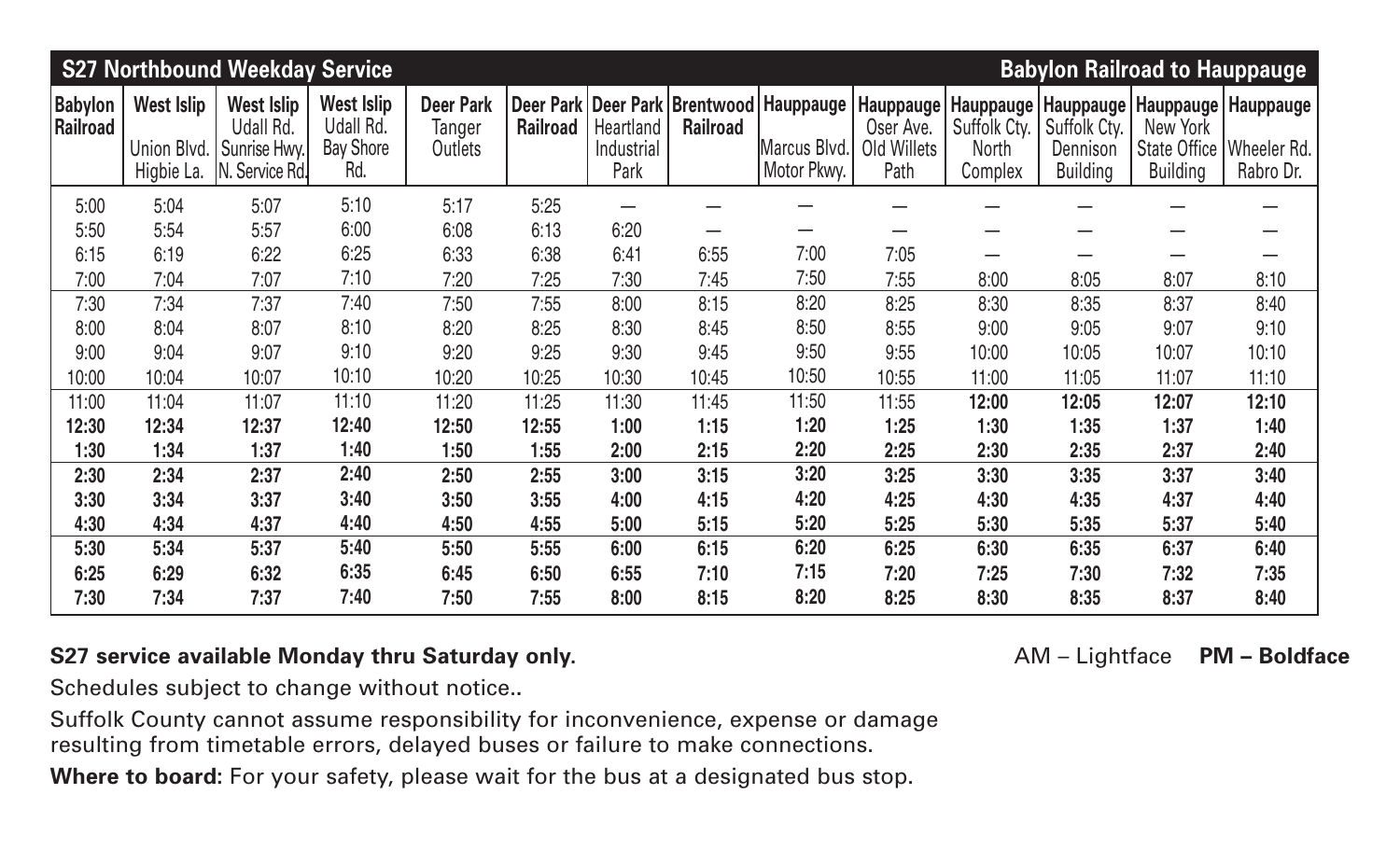| <b>S27 Southbound Weekday Service</b> |                                                     |                 |                                                       |                                              |                                  |                                     |                                                  |                 |                                       |                                | <b>Hauppauge to Babylon Railroad</b>           |                                 |                                   |
|---------------------------------------|-----------------------------------------------------|-----------------|-------------------------------------------------------|----------------------------------------------|----------------------------------|-------------------------------------|--------------------------------------------------|-----------------|---------------------------------------|--------------------------------|------------------------------------------------|---------------------------------|-----------------------------------|
| Suffolk Cty.<br>North                 | Hauppauge   Hauppauge  <br>Suffolk Cty.<br>Dennison | New York        | Hauppauge   Hauppauge  <br>State Office   Wheeler Rd. | <b>Hauppauge</b><br>Oser Ave.<br>Old Willets | <b>Hauppauge</b><br>Marcus Blvd. | <b>Brentwood</b><br><b>Railroad</b> | Deer Park   Deer Park<br>Heartland<br>Industrial | <b>Railroad</b> | <b>Deer Park</b><br>Tanger<br>Outlets | <b>West Islip</b><br>Udall Rd. | <b>West Islip</b><br>Udall Rd.<br>Sunrise Hwy. | <b>West Islip</b><br>Higbie La. | <b>Babylon</b><br><b>Railroad</b> |
| Complex                               | <b>Building</b>                                     | <b>Building</b> | Rabro Dr.                                             | Path                                         | Motor Pkwy.                      |                                     | Park                                             |                 |                                       |                                | Bay Shore Rd. N. Service Rd. Union Blvd.       |                                 |                                   |
|                                       |                                                     |                 |                                                       |                                              |                                  |                                     |                                                  | 5:25            | 5:30                                  | 5:37                           | 5:40                                           | 5:43                            | 5:47                              |
|                                       |                                                     |                 | —                                                     |                                              | $\overline{\phantom{0}}$         | $\overline{\phantom{0}}$            | 6:20                                             | 6:25            | 6:30                                  | 6:37                           | 6:40                                           | 6:43                            | 6:47                              |
|                                       |                                                     |                 | $\overline{\phantom{0}}$                              | 7:05                                         | 7:10                             | 7:15                                | 7:30                                             | 7:35            | 7:40                                  | 7:47                           | 7:50                                           | 7:53                            | 7:58                              |
| 8:00                                  | 8:05                                                | 8:07            | 8:10                                                  | 8:15                                         | 8:20                             | 8:25                                | 8:40                                             | 8:45            | 8:50                                  | 9:00                           | 9:03                                           | 9:06                            | 9:10                              |
| 8:30                                  | 8:35                                                | 8:37            | 8:40                                                  | 8:45                                         | 8:50                             | 9:00                                | 9:15                                             | 9:20            | 9:25                                  | 9:35                           | 9:38                                           | 9:41                            | 9:45                              |
| 9:00                                  | 9:05                                                | 9:07            | 9:10                                                  | 9:15                                         | 9:20                             | 9:30                                | 9:45                                             | 9:50            | 9:55                                  | 10:05                          | 10:08                                          | 10:11                           | 10:15                             |
| 10:00                                 | 10:05                                               | 10:07           | 10:10                                                 | 10:15                                        | 10:20                            | 10:30                               | 10:45                                            | 10:50           | 10:55                                 | 11:05                          | 11:08                                          | 11:11                           | 11:15                             |
| 11:00                                 | 11:05                                               | 11:07           | 11:10                                                 | 11:15                                        | 11:20                            | 11:30                               | 11:45                                            | 11:50           | 11:55                                 | 12:05                          | 12:08                                          | 12:11                           | 12:15                             |
| 12:00                                 | 12:05                                               | 12:07           | 12:10                                                 | 12:15                                        | 12:20                            | 12:30                               | 12:45                                            | 12:50           | 12:55                                 | 1:05                           | 1:08                                           | 1:11                            | 1:15                              |
| 1:30                                  | 1:35                                                | 1:37            | 1:40                                                  | 1:45                                         | 1:50                             | 2:00                                | 2:15                                             | 2:20            | 2:25                                  | 2:35                           | 2:38                                           | 2:41                            | 2:45                              |
| 2:30                                  | 2:35                                                | 2:37            | 2:40                                                  | 2:45                                         | 2:50                             | 3:00                                | 3:15                                             | 3:20            | 3:25                                  | 3:35                           | 3:38                                           | 3:41                            | 3:45                              |
| 3:30                                  | 3:35                                                | 3:37            | 3:40                                                  | 3:45                                         | 3:50                             | 4:00                                | 4:15                                             | 4:20            | 4:25                                  | 4:35                           | 4:38                                           | 4:41                            | 4:45                              |
| 4:30                                  | 4:35                                                | 4:37            | 4:40                                                  | 4:45                                         | 4:50                             | 5:00                                | 5:15                                             | 5:20            | 5:25                                  | 5:35                           | 5:38                                           | 5:41                            | 5:45                              |
| 5:30                                  | 5:35                                                | 5:37            | 5:40                                                  | 5:45                                         | 5:50                             | 6:00                                | 6:15                                             | 6:20            | 6:25                                  | 6:35                           | 6:38                                           | 6:41                            | 6:45                              |
| 6:30                                  | 6:35                                                | 6:37            | 6:40                                                  | 6:45                                         | 6:50                             | 7:00                                | 7:15                                             | 7:20            | 7:25                                  | 7:35                           | 7:38                                           | 7:41                            | 7:45                              |
| 7:25                                  | 7:30                                                | 7:32            | 7:35                                                  | 7:40                                         | 7:45                             | 7:55                                | 8:10                                             | 8:20            | 8:25                                  | 8:35                           | 8:38                                           | 8:41                            | 8:45                              |
| 8:30                                  | 8:35                                                | 8:37            | 8:40                                                  | 8:45                                         | 8:50                             | 9:00                                | 9:15                                             | 9:20            | 9:25                                  | 9:35                           | 9:38                                           | 9:41                            | 9:45                              |

# S27 service available Monday thru Saturday only. **ADD 2018 10 S27 Service available Monday thru Saturday only.** AM – Lightface PM – Boldface

Schedules subject to change without notice**.**

Suffolk County cannot assume responsibility for inconvenience, expense or damage resulting from timetable errors, delayed buses or failure to make connections.

**Where to board:** For your safety, please wait for the bus at a designated bus stop.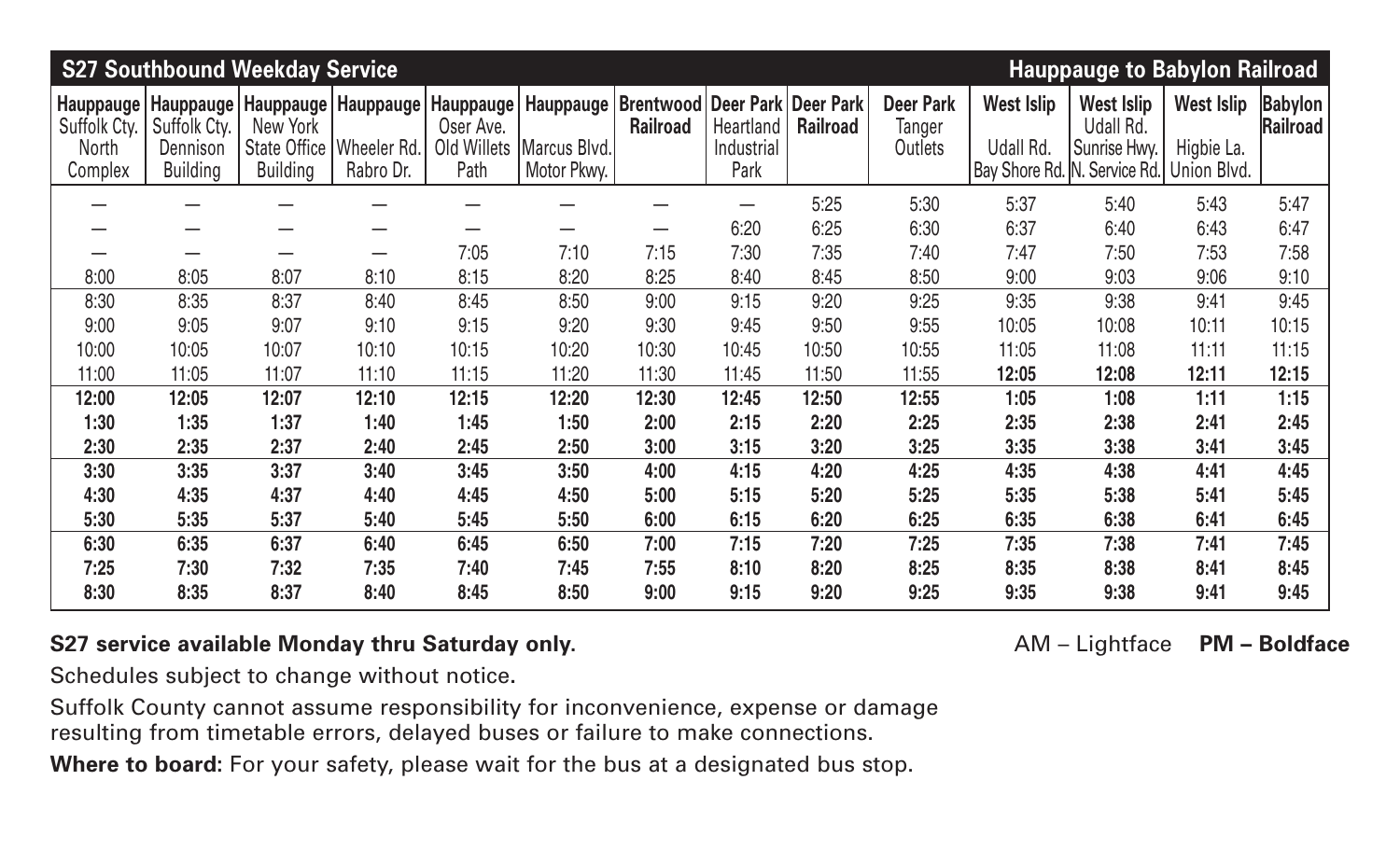|                 | <b>S27 Northbound Saturday Service</b>                        |                              |                                      | <b>Babylon Railroad to Hauppauge</b> |                                                                      |                                 |                                            |                                          |                                                 |                                         |
|-----------------|---------------------------------------------------------------|------------------------------|--------------------------------------|--------------------------------------|----------------------------------------------------------------------|---------------------------------|--------------------------------------------|------------------------------------------|-------------------------------------------------|-----------------------------------------|
| <b>Railroad</b> | <b>Babylon   West Islip  </b><br>Union<br>Blvd.<br>Higbie La. | Udall Rd.<br>Sunrise<br>Hwy. | Udall Rd.<br><b>Bay Shore</b><br>Rd. | Tanger<br>Outlets                    | West Islip   West Islip   Deer Park   Deer Park  <br><b>Railroad</b> | Heartland<br>Industrial<br>Park | Deer Park   Brentwood  <br><b>Railroad</b> | Hauppauge<br>Motor Pkwy.<br>Marcus Blvd. | Hauppauge  <br>Oser Ave.<br>Old Willets<br>Path | Hauppauge<br>Motor Pkwy.<br>Kennedy Dr. |
| 6:30            | 6:34                                                          | 6:37                         | 6:42                                 | 6:51                                 | 6:57                                                                 |                                 | 7:03                                       | 7:07                                     | 7:12                                            | 7:14                                    |
| 7:00            | 7:04                                                          | 7:07                         | 7:12                                 | 7:21                                 | 7:27                                                                 | 7:32                            | 7:41                                       | 7:46                                     | 7:51                                            | 7:53                                    |
| 8:00            | 8:04                                                          | 8:07                         | 8:12                                 | 8:21                                 | 8:27                                                                 | 8:32                            | 8:41                                       | 8:46                                     | 8:51                                            | 8:53                                    |
| 9:00            | 9:04                                                          | 9:07                         | 9:12                                 | 9:21                                 | 9:27                                                                 | 9:32                            | 9:41                                       | 9:46                                     | 9:51                                            | 9:53                                    |
| 10:00           | 10:05                                                         | 10:08                        | 10:12                                | 10:21                                | 10:27                                                                | 10:32                           | 10:41                                      | 10:46                                    | 10:51                                           | 10:53                                   |
| 11:00           | 11:05                                                         | 11:08                        | 11:12                                | 11:21                                | 11:27                                                                | 11:32                           | 11:41                                      | 11:46                                    | 11:51                                           | 11:53                                   |
| 12:30           | 12:35                                                         | 12:38                        | 12:42                                | 12:51                                | 12:57                                                                | 1:02                            | 1:11                                       | 1:16                                     | 1:21                                            | 1:23                                    |
| 1:30            | 1:35                                                          | 1:38                         | 1:42                                 | 1:51                                 | 1:57                                                                 | 2:02                            | 2:11                                       | 2:16                                     | 2:21                                            | 2:23                                    |
| 2:30            | 2:35                                                          | 2:38                         | 2:42                                 | 2:51                                 | 2:57                                                                 | 3:02                            | 3:11                                       | 3:16                                     | 3:21                                            | 3:23                                    |
| 3:30            | 3:35                                                          | 3:37                         | 3:42                                 | 3:51                                 | 3:57                                                                 | 4:02                            | 4:11                                       | 4:16                                     | 4:21                                            | 4:23                                    |
| 4:30            | 4:35                                                          | 4:37                         | 4:42                                 | 4:51                                 | 4:57                                                                 | 5:02                            | 5:11                                       | 5:16                                     | 5:21                                            | 5:23                                    |
| 5:30            | 5:35                                                          | 5:37                         | 5:42                                 | 5:51                                 | 5:57                                                                 | 6:02                            | 6:11                                       | 6:16                                     | 6:21                                            | 6:23                                    |

**Saturday trips travel west on Motor Parkway from Old Willets Path**.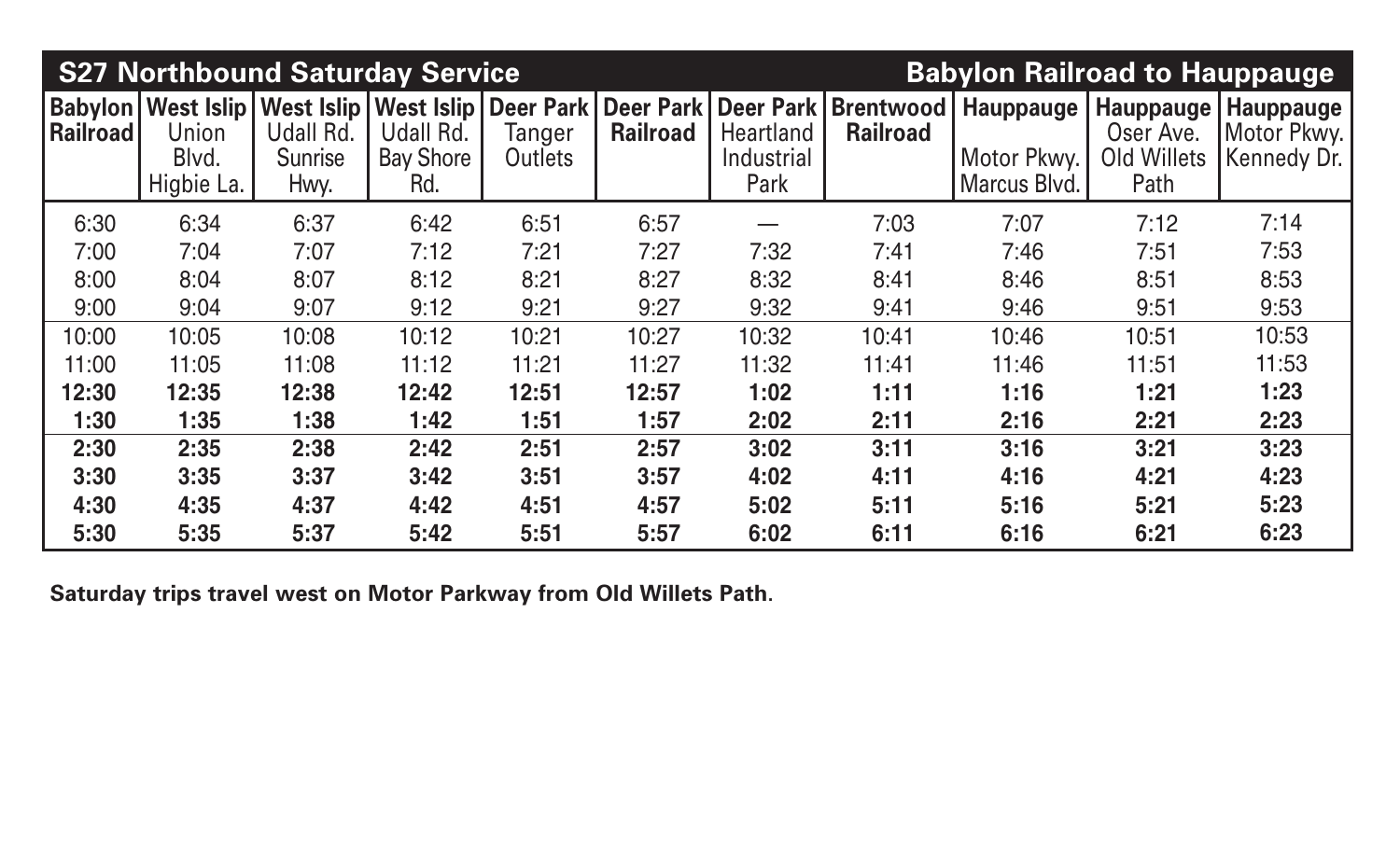| <b>S27 Southbound Saturday Service</b><br><b>Hauppauge to Babylon Railroad</b> |                                  |                               |                                                                                                     |                                        |                 |                   |                                      |                                     |                              |                  |  |
|--------------------------------------------------------------------------------|----------------------------------|-------------------------------|-----------------------------------------------------------------------------------------------------|----------------------------------------|-----------------|-------------------|--------------------------------------|-------------------------------------|------------------------------|------------------|--|
| Hauppauge   Hauppauge   Hauppauge<br>Motor Pkwy.<br>Marcus Blvd.               | Oser Ave.<br>Old Willets<br>Path | Motor<br>Pkwy.<br>Kennedy Dr. | Brentwood Deer Park Deer Park Deer Park West Islip West Islip West Islip Babylon<br><b>Railroad</b> | <b>Heartland</b><br>Industrial<br>Park | <b>Railroad</b> | Tanger<br>Outlets | Udall Rd.<br><b>Bay Shore</b><br>Rd. | Udall Rd.<br><b>Sunrise</b><br>Hwy. | Union<br>Blvd.<br>Higbie La. | <b>Railroadl</b> |  |
| 7:07                                                                           | 7:12                             | 7:14                          | 7:21                                                                                                |                                        | 7:27            | 7:34              | 7:42                                 | 7:46                                | 7:49                         | 7:58             |  |
| 7:46                                                                           | 7:51                             | 7:53                          | 8:00                                                                                                | 8:09                                   | 8:14            | 8:21              | 8:29                                 | 8:34                                | 8:36                         | 8:45             |  |
| 8:46                                                                           | 8:51                             | 8:53                          | 9:00                                                                                                | 9:09                                   | 9:14            | 9:21              | 9:29                                 | 9:34                                | 9:36                         | 9:45             |  |
| 9:46                                                                           | 9:51                             | 9:53                          | 10:00                                                                                               | 10:09                                  | 10:14           | 10:21             | 10:29                                | 10:34                               | 10:36                        | 10:45            |  |
| 10:46                                                                          | 10:51                            | 10:53                         | 11:00                                                                                               | 11:09                                  | 11:14           | 11:21             | 11:29                                | 11:34                               | 11:36                        | 11:45            |  |
| 11:46                                                                          | 11:51                            | 11:53                         | 12:00                                                                                               | 12:09                                  | 12:14           | 12:21             | 12:29                                | 12:34                               | 12:36                        | 12:45            |  |
| 1:16                                                                           | 1:21                             | 1:23                          | 1:30                                                                                                | 1:39                                   | 1:44            | 1:51              | 1:59                                 | 2:03                                | 2:06                         | 2:15             |  |
| 2:16                                                                           | 2:21                             | 2:23                          | 2:30                                                                                                | 2:39                                   | 2:44            | 2:51              | 2:59                                 | 3:03                                | 3:06                         | 3:15             |  |
| 3:16                                                                           | 3:21                             | 3:23                          | 3:30                                                                                                | 3:39                                   | 3:44            | 3:51              | 3:59                                 | 4:03                                | 4:06                         | 4:15             |  |
| 4:16                                                                           | 4:21                             | 4:23                          | 4:30                                                                                                | 4:39                                   | 4:44            | 4:51              | 4:59                                 | 5:02                                | 5:05                         | 5:15             |  |
| 5:16                                                                           | 5:21                             | 5:23                          | 5:30                                                                                                | 5:39                                   | 5:44            | 5:51              | 5:59                                 | 6:03                                | 6:06                         | 6:15             |  |
| 6:16                                                                           | 6:21                             | 6:23                          | 6:30                                                                                                | 6:39                                   | 6:44            | 6:51              | 6:59                                 | 7:03                                | 7:06                         | 7:15             |  |

**Saturday trips travel west on Motor Parkway from Old Willets Path**.